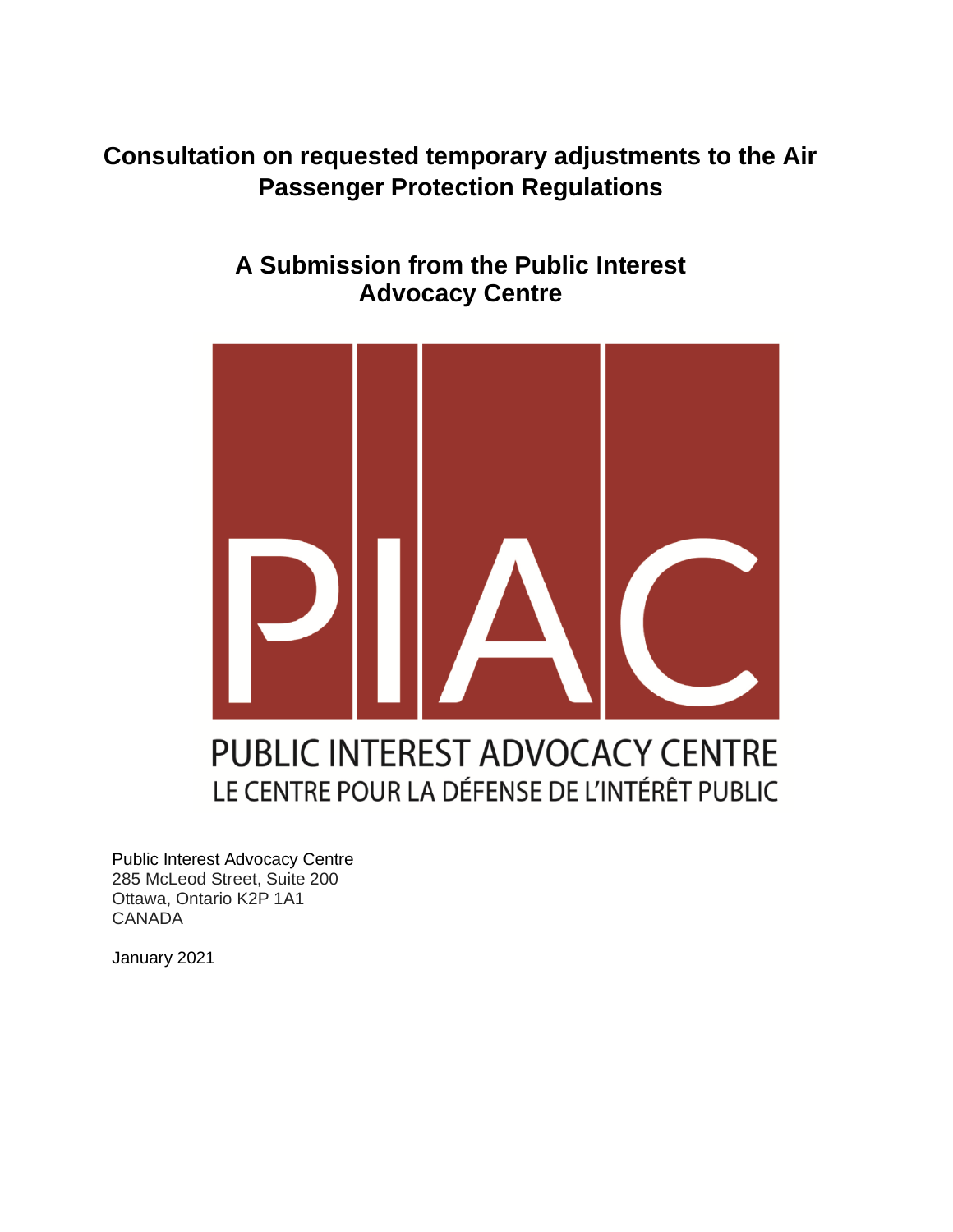### **Table of Contents**

| Q1. Whether airlines should be required to follow APPR requirements to rebook passengers on                                                                                                                                                                                                    |  |
|------------------------------------------------------------------------------------------------------------------------------------------------------------------------------------------------------------------------------------------------------------------------------------------------|--|
| Q2. Whether airlines should have to pay compensation for inconvenience during the pandemic<br>under more limited circumstances, for example: if they told passengers about the disruption less<br>than 3 days in advance (instead of 14 days); and if the passenger's deay was 6 or more hours |  |
| Q3. Whether airlines should be given more time to respond to requests for compensation for<br>inconvenience filed between July 1, 2020 and September 29, 2020; and how long any<br>temporary adjustments to the APPR should be in place, if the CTA decides that any should be                 |  |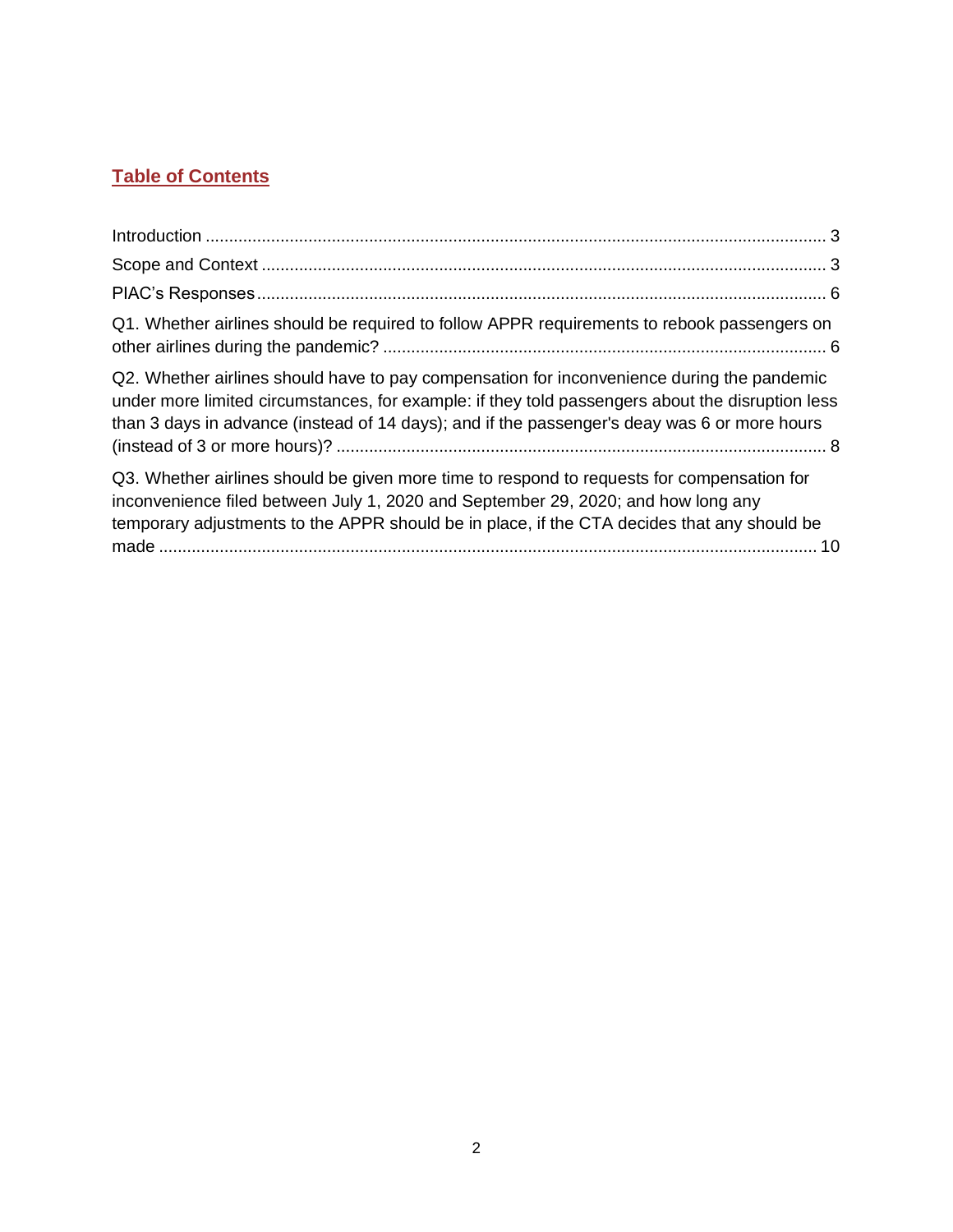#### <span id="page-2-0"></span>**Introduction**

The Public Interest Advocacy Centre ("PIAC") is a national non-profit organization and registered charity that provides legal and research services on behalf of consumer interests, and, in particular, vulnerable consumer interests, concerning the provision of important public services. PIAC has been active in the field of air passenger protection and policy for over 20 years.

PIAC welcomes this opportunity to comment on the Canadian Transportation Agency's (CTA) consultation on requested temporary adjustments to the Air Passenger Protection Regulations (APPRs). <sup>1</sup> We seek to provide a consumer perspective on the various issues raised by this consultation and hope that our comments will assist the CTA in its inquiry regarding the need and extent of any temporary adjustments to certain APPR provisions.

At the outset, we indicate our strong support for the APPRs, which remain an important regulatory mechanism for advancing air passenger rights. In our view, any adjustments to these regulations should only be allowed under extremely severe and limited circumstances, with a demonstrably clear and imminent need for temporary adjustments. We believe that it is integral to ensure that the protections provided by these regulations are rigorously safeguarded under all circumstances.

#### <span id="page-2-1"></span>**Scope and Context**

The CTA is seeking input on requests for temporary adjustments to certain obligations under the APPR, as the International Air Transport Association (IATA), the National Airlines Council of Canada (NACC), Air Canada and Sunwing Airlines have asked it to temporarily adjust certain compensation and rebooking requirements in the APPR because of the impacts of COVID-19.<sup>2</sup> The CTA requires comments on the following:

- whether airlines should be required to follow APPR requirements to rebook passengers on other airlines during the pandemic;
- whether airlines should have to pay compensation for inconvenience during the pandemic under more limited circumstances, for example:

<sup>1</sup> Canadian Transportation Agency, "CTA Holds Public Consultation on Requests for Temporary Adjustments to the Requirements of the Air Passenger Protection Regulations," (December 11, 2020) online: [<https://otc-cta.gc.ca/eng/content/cta-holds-public-consultation-requests-temporary-adjustments](https://otc-cta.gc.ca/eng/content/cta-holds-public-consultation-requests-temporary-adjustments-requirements-air-passenger)[requirements-air-passenger>](https://otc-cta.gc.ca/eng/content/cta-holds-public-consultation-requests-temporary-adjustments-requirements-air-passenger). Also see: Canadian Transportation Agency, "Consultation paper on requested temporary adjustments to the Air Passenger Protection Regulations," online: [<https://otc](https://otc-cta.gc.ca/eng/consultation-paper-requested-temporary-adjustments-air-passenger-protection-regulations)[cta.gc.ca/eng/consultation-paper-requested-temporary-adjustments-air-passenger-protection](https://otc-cta.gc.ca/eng/consultation-paper-requested-temporary-adjustments-air-passenger-protection-regulations)[regulations>](https://otc-cta.gc.ca/eng/consultation-paper-requested-temporary-adjustments-air-passenger-protection-regulations).

<sup>2</sup> Canadian Transportation Agency, "CTA Holds Public Consultation on Requests for Temporary Adjustments to the Requirements of the Air Passenger Protection Regulations," (December 11, 2020).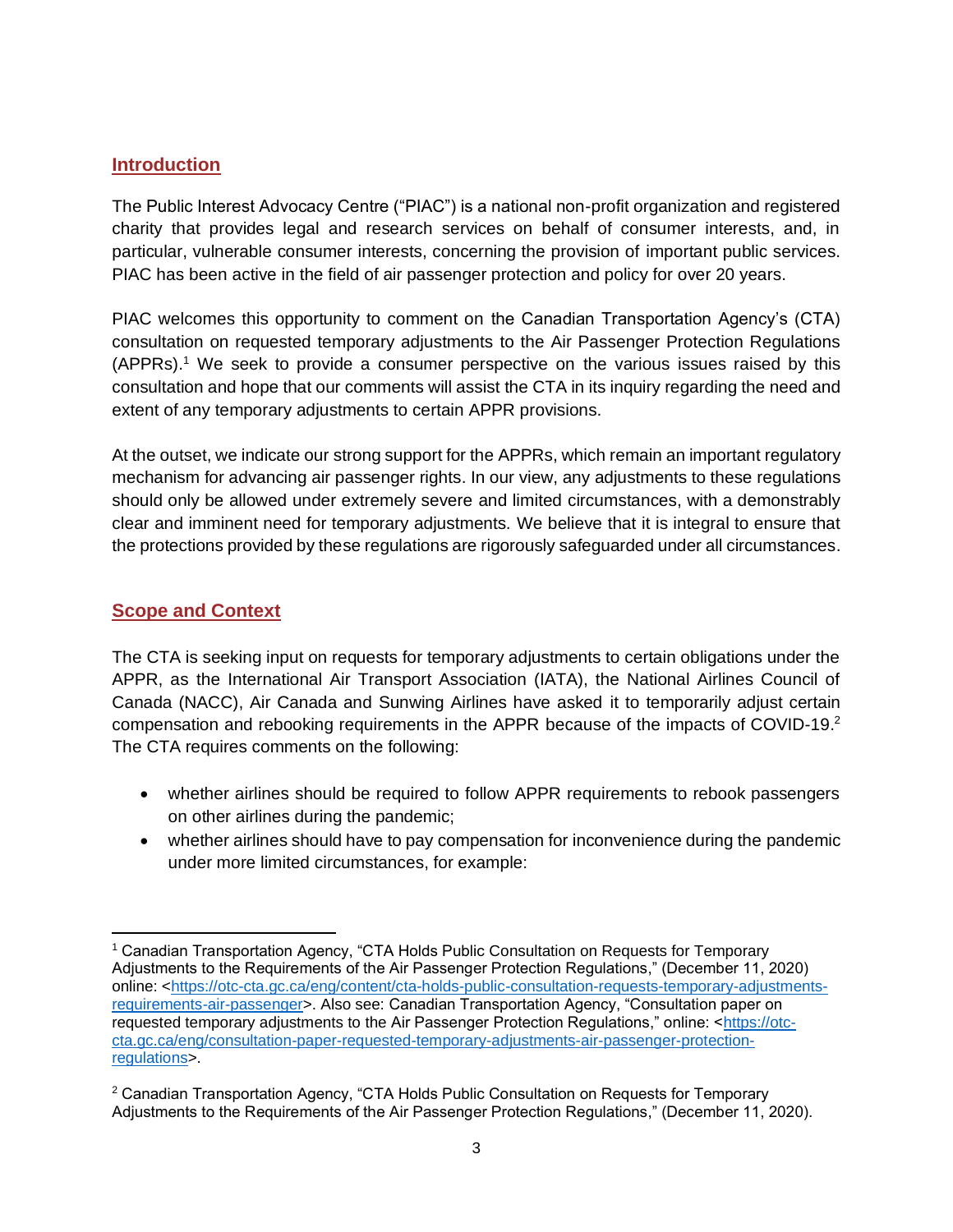- $\triangleright$  if they told passengers about the disruption less than 3 days in advance (instead of 14 days); and
- $\triangleright$  if the passenger's delay was 6 or more hours (instead of 3 or more hours);
- whether airlines should be given more time to respond to requests for compensation for inconvenience filed between July 1, 2020 and September 29, 2020; and how long any temporary adjustments to the APPR should be in place, if the CTA decides that any should be made. $3$

The CTA in its Determination No. A-2020-42 ordered temporary exemptions and adjustments for air carriers that resulted in reduced amounts of compensation to be paid for inconvenience and the time when this obligation arises (originally, the requirement is to inform 14 days or more in advance about the delay/cancellation,<sup>4</sup> whereas this order required 72 hours notice).<sup>5</sup> These exemptions were initially approved until April 30, 2020, and later extended to June 30, 2020, by Determination No. A-2020-47.<sup>6</sup> The CTA also decided in Determination No. A-2020-47, to temporarily give air carriers more time (120 days instead of 30 days) to respond to requests for compensation for inconvenience.<sup>7</sup>

Later, the CTA issued Determination No. A-2020-122, in response to airlines' applications, where it denied Air Canada's request for exemption from the requirements of subparagraphs 17(1)(a)(i) and 18(1)(a)(i) of the APPR (broadly, pertaining to rebooking obligations); and denied the request to extend the exemptions that were ordered in Determination No. A-2020-42 and Determination No. A-2020-47 with the exception of the time to respond to requests for compensation.<sup>8</sup> The CTA ordered that all air carriers be exempted from the requirement under subsection 19(4) of the APPR to respond within 30 days to requests for compensation filed between July 1, 2020, and September 29, 2020, on the condition that air carriers respond to these requests by October 28,  $2020.<sup>9</sup>$ 

The current consultation deals with airlines and other organizations further requests for temporary APPR exemptions. Air Canada in its application dated September 2, 2020, has asked for the revision of Determination No. 2020-122, and seeks exemption from the requirements of the APPR to offer alternative travel arrangements on all other carriers, not only those with which it has no

<sup>3</sup> *Ibid.* Also, see: Canadian Transportation Agency, "Consultation paper on requested temporary adjustments to the Air Passenger Protection Regulations."

<sup>4</sup> Air Passenger Protection Regulations, SOR/2019-150, s.12(1) to s.12(3), and s.19(1). See online: [<https://laws-lois.justice.gc.ca/eng/regulations/SOR-2019-150/FullText.html>](https://laws-lois.justice.gc.ca/eng/regulations/SOR-2019-150/FullText.html).

<sup>5</sup> Canadian Transportation Agency, Determination No. A-2020-42 (March 13, 2020), online: [<https://otc](https://otc-cta.gc.ca/eng/ruling/a-2020-42)[cta.gc.ca/eng/ruling/a-2020-42>](https://otc-cta.gc.ca/eng/ruling/a-2020-42). Also see: Canadian Transportation Agency [news release], "Canadian Transportation Agency issues temporary exemptions to certain Air Passenger Protection Regulations provisions to address the COVID-19 pandemic," (March 13, 2020), online: [<https://otc](https://otc-cta.gc.ca/eng/content/canadian-transportation-agency-issues-temporary-exemptions-certain-air-passenger-protection)[cta.gc.ca/eng/content/canadian-transportation-agency-issues-temporary-exemptions-certain-air](https://otc-cta.gc.ca/eng/content/canadian-transportation-agency-issues-temporary-exemptions-certain-air-passenger-protection)[passenger-protection>](https://otc-cta.gc.ca/eng/content/canadian-transportation-agency-issues-temporary-exemptions-certain-air-passenger-protection).

<sup>6</sup> Canadian Transportation Agency, Determination No. A-2020-47 (March 25, 2020), online: [<https://www.otc-cta.gc.ca/eng/ruling/a-2020-47>](https://www.otc-cta.gc.ca/eng/ruling/a-2020-47).

<sup>7</sup> *Ibid.*

<sup>8</sup> Canadian Transportation Agency, Determination No. A-2020-122 (June 29, 2020), online: <[https://www.otc-cta.gc.ca/eng/ruling/a-2020-122>](https://www.otc-cta.gc.ca/eng/ruling/a-2020-122).

<sup>9</sup> *Ibid.*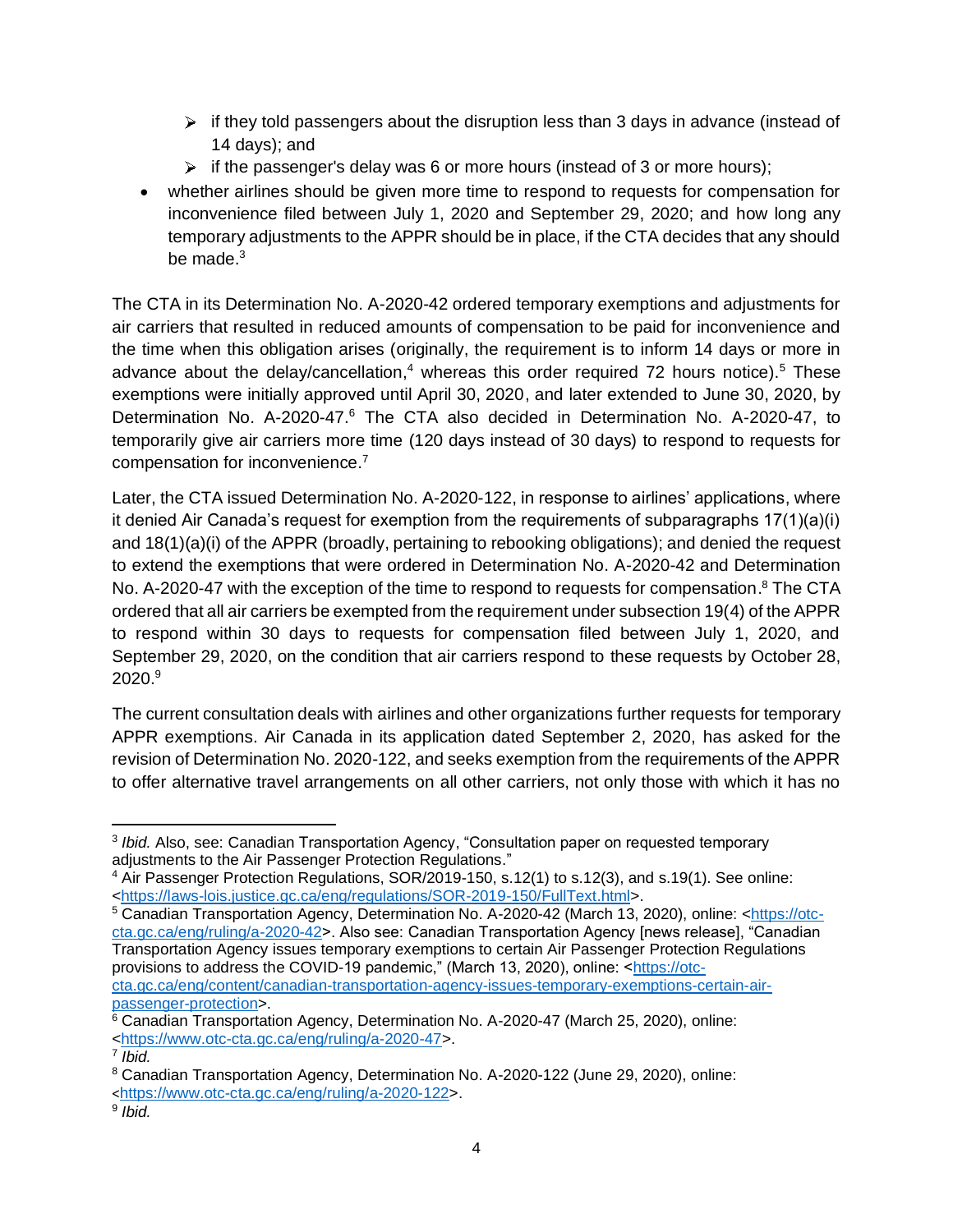commercial agreement.<sup>10</sup> It also seeks exemption from the requirement to provide compensation to passengers who were informed of a flight delay or cancellation less than 14 days before the original schedule departure, so that this only applies if passengers were informed less than 72 hours before the original departure.<sup>11</sup>

Similarly, Sunwing in its application has requested extending the period of time of Determination 122 from October 28, 2020 to March 31, 2021; exempting all Canadian air carriers from complying with the compensation provisions of the APPR with respect to any compensation claims arising out of schedule flight changes during October 28, 2020 to March 31, 2021; and to exempt all Canadian air carriers to provide alternative travel arrangements on other carriers with which they have no commercial agreement.<sup>12</sup> Likewise, NACC and IATA in their joint submission to the CTA have asked for temporary exemptions from APPR provisions that require carriers to offer alternative travel arrangements that include flights on other carriers and the requirement to provide compensation for a flight delay or a cancellation within carrier's control in case of being informed less than 14 days prior to the original scheduled departure, and that it should only apply in case of informing passengers less than 72 hours in advance. 13

This hearing takes place in the context of the global pandemic of SARS-CoV-2 ("COVID-19") as declared by the World Health Organization. Air carriers selling services now, therefore, are well aware that they are selling into a pandemic. In PIAC's view, therefore, they should generally bear the risk of extraordinary problems due to conditions created by pandemic response. In addition, in our submission, air carriers are generally the appropriate party to bear risk of loss due to noncompliance with rules or otherwise, as they are the "least cost avoider" – that is, their policies can better avoid or reduce losses to corporate finances, whereas consumers who purchase travel typically cannot absorb full or partial losses of the price of flights or some part thereof without relatively more consequences to household finances. Finally, we underline that the monetary penalties described below, and the obligations to assist customers in completing their itinerary, actually help to insulate travellers from potential illness or even death if they are delayed or stranded – in addition to the usual inconvenience and stress. Although it is through no fault of their own, the reality is that at present and for the near future, airlines are and will be disease vectors. It is not business as usual. It is business during a global pandemic, which must be, we submit, undertaken with the utmost good faith by air carriers and passengers alike.

<sup>&</sup>lt;sup>10</sup> Air Canada, RE: Temporary Exemptions from Certain APPR Provisions - Application for Revision of Determination No. 2020-122 (September 2, 2020), online: [<https://otc](https://otc-cta.gc.ca/sites/default/files/ac_appr_exemption_request.pdf)[cta.gc.ca/sites/default/files/ac\\_appr\\_exemption\\_request.pdf>](https://otc-cta.gc.ca/sites/default/files/ac_appr_exemption_request.pdf).

 $\overline{11}$  *Ibid.* 

<sup>&</sup>lt;sup>12</sup> Sunwing Airlines Applications to the CTA (October 21, 2020), online: [<https://otc](https://otc-cta.gc.ca/sites/default/files/sunwing_request_for_appr_exemption.pdf)[cta.gc.ca/sites/default/files/sunwing\\_request\\_for\\_appr\\_exemption.pdf>](https://otc-cta.gc.ca/sites/default/files/sunwing_request_for_appr_exemption.pdf).

<sup>&</sup>lt;sup>13</sup> NACC and IATA, RE: Temporary Exemptions from Certain Air Passenger Protection Regulations Provisions, (September 21, 2020) online: [<https://otc-](https://otc-cta.gc.ca/sites/default/files/nacc_iata_appr_temporary_exemptions.pdf)

[cta.gc.ca/sites/default/files/nacc\\_iata\\_appr\\_temporary\\_exemptions.pdf>](https://otc-cta.gc.ca/sites/default/files/nacc_iata_appr_temporary_exemptions.pdf).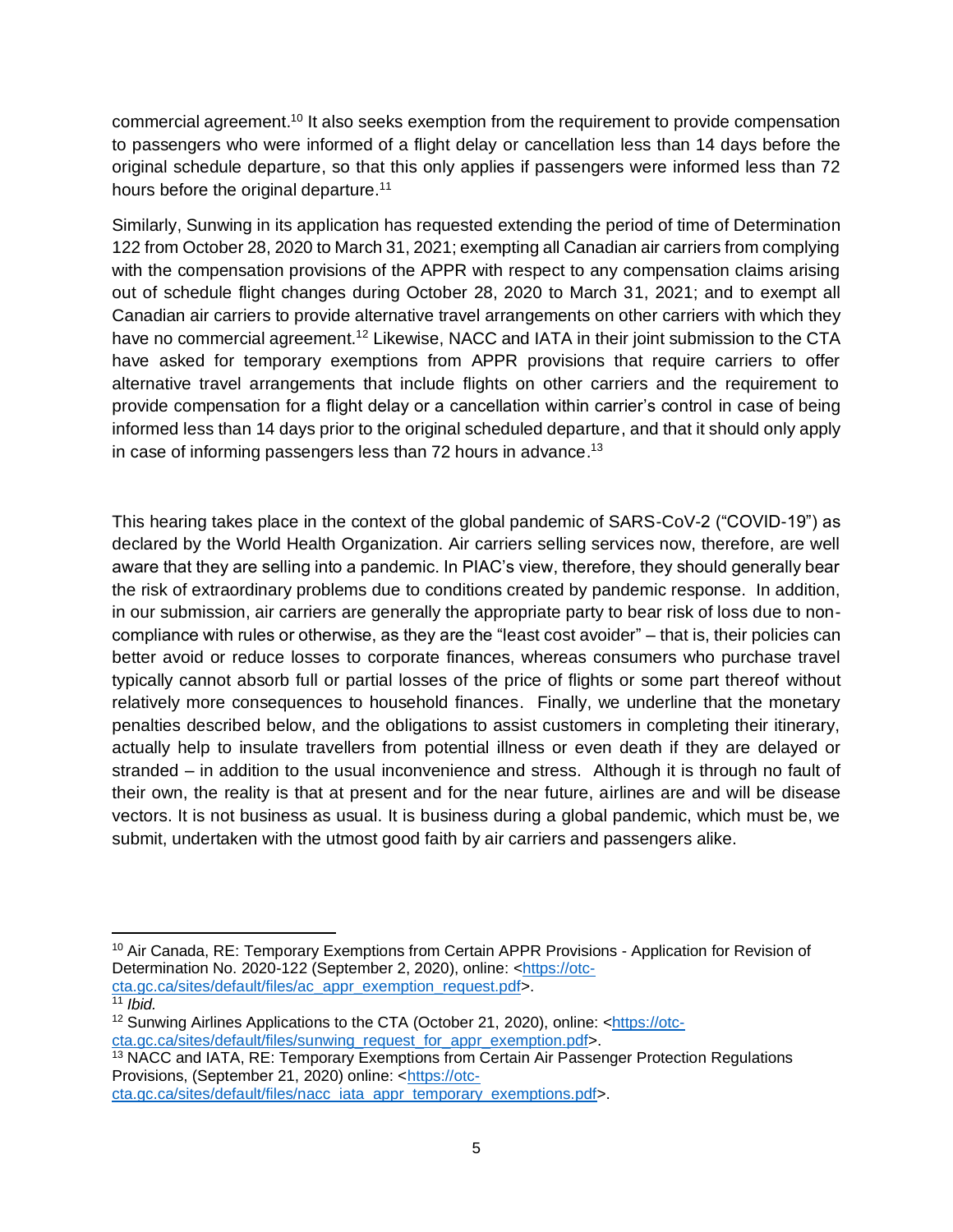#### <span id="page-5-0"></span>**PIAC's Responses**

#### <span id="page-5-1"></span>**Q1.Whether airlines should be required to follow APPR requirements to rebook passengers on other airlines during the pandemic?**

- 1. The rebooking provisions make the airlines responsible for ensuring that passengers complete their booked trips while coordinating with other airlines as applicable. If this provision is not mandated, airlines would not be responsible for ensuring that passengers complete their journey. This could seriously affect passengers and leave them stranded, potentially in another country and subject to its public health and other police measures, with no clear safeguards. This is particularly dangerous during a pandemic, with countries closing borders to international travel and instituting quarantines and lockdowns. It is important, therefore, to review the gaps that would arise if these rebooking provisions were not in effect.
- 2. Air Canada in its application to the CTA argued that it should not be forced to make alternative travel arrangements that include flights on any air carrier other than its own, as this requirement risks further disrupting passenger travel, potentially leaving them stranded mid-way through their journey without any real prospect of recovery.<sup>14</sup> Air Canada pleads that this predicament would actually be worse for a passenger.<sup>15</sup>
- 3. We do not agree. Leaving passengers with no alternative flight can lead to serious distress and hardship. During a pandemic, it actually will be much more difficult for passengers, rather than airlines on passengers' behalf, to coordinate with other airlines and make sure required travel arrangements are made and itineraries completed. Passengers, in addition to the panic of having a flight cancelled and being temporarily stranded, will be hardpressed during a difficult time, on their own, to find another airline and flights when in a foreign country, in an unfamiliar airport and perhaps not speaking the language, not knowing available airline options and not necessarily having telecommunications. Accordingly, we argue that airlines should remain responsible for ensuring that passengers are rebooked on other carriers as need be, it should be not the other way around.
- 4. While there might be some challenges in coordinating and rebooking passengers for the air carrier, considering the serious impact that this exemption could have on passengers, we resist the granting this exemption, even temporarily. Even a temporary gap would place an undue burden on air passengers, which in uncertain times cannot be justified by merely pointing to the unpredictability of the different airlines and countries' policies and flying schedules. This is to unfairly externalize the cost of the turbulent air travel market onto passengers.

<sup>14</sup> Air Canada, RE: Temporary Exemptions from Certain APPR Provisions - Application for Revision of Determination No. 2020-122 (September 2, 2020).

<sup>15</sup> *Ibid.*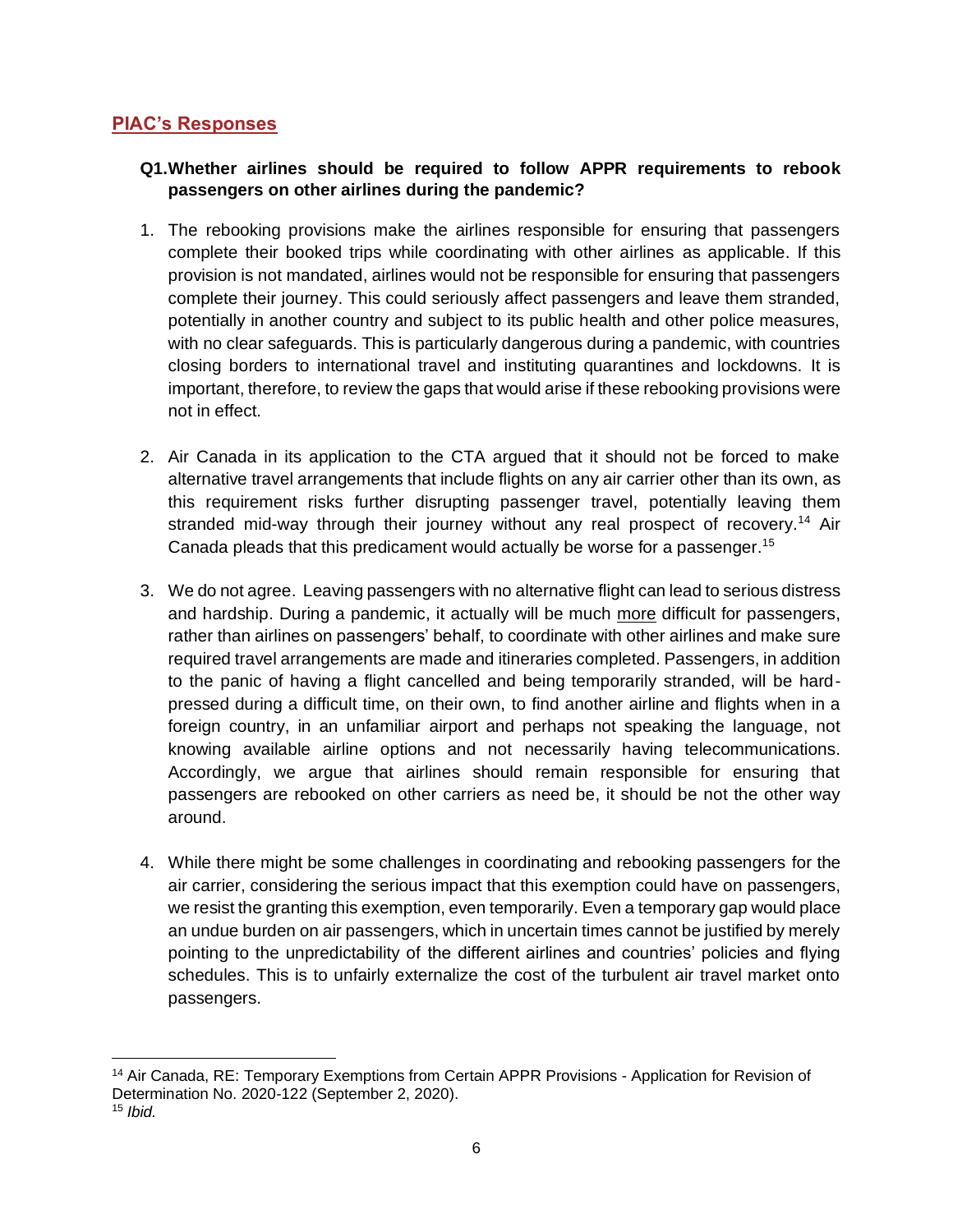- 5. The CTA noted in its Determination No. A-2020-122 that conditions have evolved and while air carriers' face liquidity challenges and that the weakness and continued fluidity in the air travel market means more rescheduling and consolidation of flights, that the purpose of the temporary measures in Determination No. A-2020-42 and Determination No. A-2020-47 was not to relieve financial pressures on carriers, but rather to give them increased ability to deal with emergent operational imperatives—particularly the need to repatriate Canadians from abroad—in the context of circumstances that changed suddenly, drastically, and repeatedly as the crisis unfolded.<sup>16</sup> We believe that even if the current circumstances continue to be uncertain, they are not as drastic as before with no imminent need to repatriate thousands of Canadians, as was the case in March 2020.
- 6. The 10 months that have passed since the time when the temporary exemptions were initially put in place is more than enough time for airlines to be able to adapt their schedules and plan in advance – even with other airlines – to make contingency plans to meet their obligations under the APPR. We note that the airlines, including Air Canada and the other applicants to this proceeding appear to have time and can cooperate sufficiently to continue pursuing their action in the Federal Court of Appeal to strike down the APPRs.
- 7. We also note that the aggregated data provided (see Annex A of this consultation paper) does not indicate the number of passengers left stranded during the reported period of July-September 2020 nor during the initial exemption period (i.e., from March 13 to June 30, 2020). We would encourage the CTA to consider gathering more data to fully assess the impact of this provision and the implications of temporarily exempting airlines from the rebooking requirements. That said, we reiterate that the CTA should note that there is a much higher likelihood of airlines being able to coordinate with other carriers for arranging alternate flights than passengers.
- 8. PIAC submits that if the airlines are not prepared to take responsibility for completing these trips in coordination with other carriers, in these times, then the question arises as to whether airlines should be allowed to offer and charge for flights where they cannot reasonably ensure completion of service.

<sup>&</sup>lt;sup>16</sup> Canadian Transportation Agency, Determination No. A-2020-122 (June 29, 2020), para 14.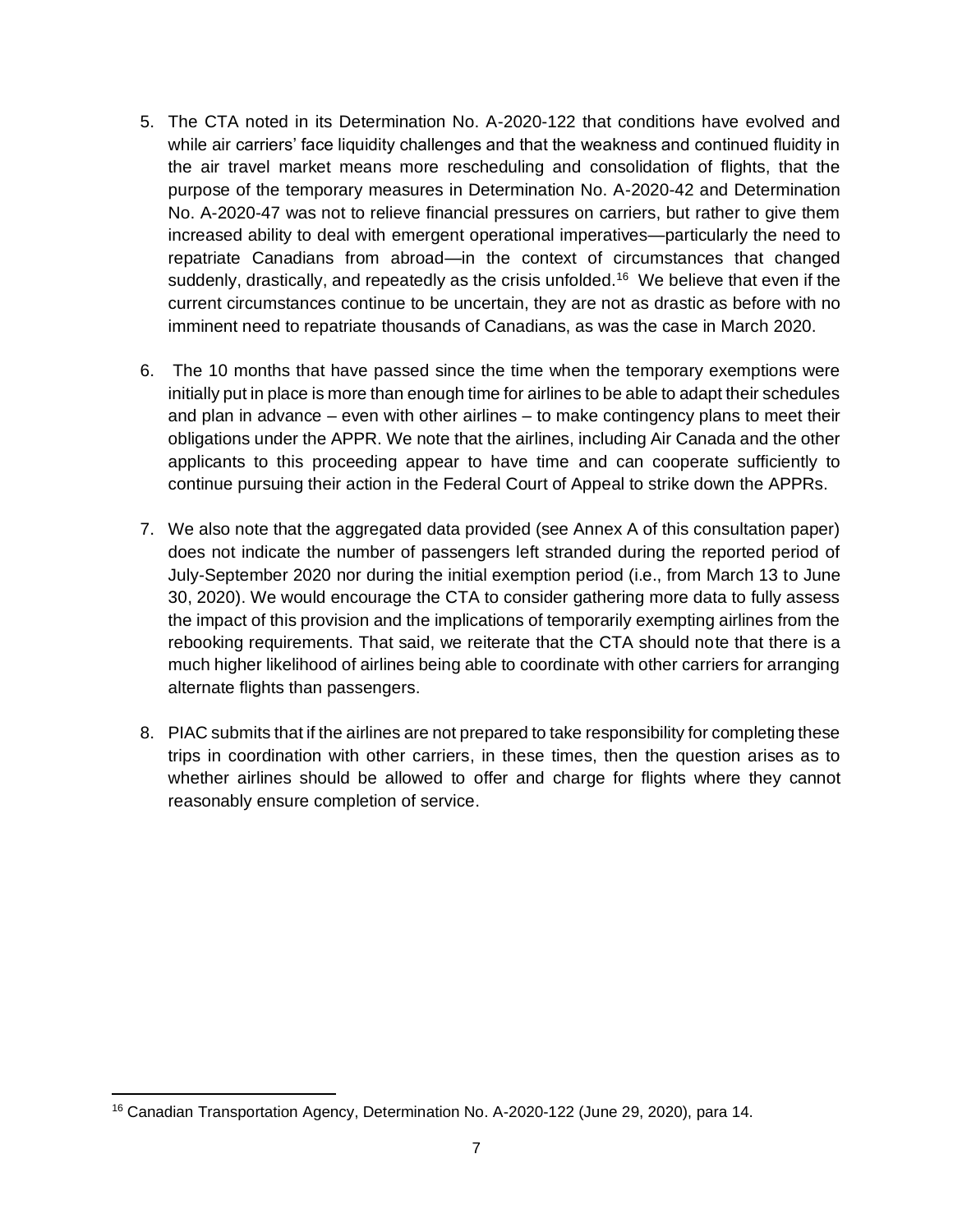- <span id="page-7-0"></span>**Q2.Whether airlines should have to pay compensation for inconvenience during the pandemic under more limited circumstances, for example: if they told passengers about the disruption less than 3 days in advance (instead of 14 days); and if the passenger's delay was 6 or more hours (instead of 3 or more hours)?**
- 9. We believe airlines should pay compensation for inconvenience as originally required under the APPR, *i.e.*, if they told passengers about the disruption less than 14 days in advance (an not a mere 3 days in advance) and likewise that the usual compensation obligations should arise with a delay of 3 hours or more. The rationale for earlier temporary exemptions and adjustments to these obligations again was the emergent need to, and urgency for drastic measures due to the unexpected scope of the pandemic and the huge volume of Canadians to get home.<sup>17</sup> After a lapse of several months with no similarly pressing need to repatriate Canadians and with chronic ongoing COVID-19 restrictions, enough time to adapt schedules and operations (including staffing) has passed to enable the airlines to accommodate and adjust their flight schedules.
- 10. Moreover, allowing airlines to be temporarily exempt or be subject to lenient measures can result in airlines becoming lax in handling their operations and passenger flight schedules, without the pressure of complying with the regulatory requirements. In short, allowing such leniency would present a corporate moral hazard to the carriers. This exemption from compensation for routine failure to meet service expectations also will set a bad precedent and open allow airlines to raise similar applications in the future in many otherwise manageable contexts.
- 11. We believe the CTA has a strong role to play in protecting and advancing air passenger rights by enforcing the safeguards provided by the APPR, and to be seen to be doing so, and not in prioritizing assistance via regulatory "flexibility" to hope to alleviate airlines' financial concerns, probably only in a very minor way (especially for the largest carriers such as Air Canada). Air passengers already are disadvantaged in that they have little bargaining power when it comes to dealing with airlines, and these exemptions are only going to exacerbate the prevailing imbalance of rights and obligations between the air passengers and airlines.
- 12. In addition, airline passengers will rightly, we submit, interpret reduction of compensation for delays as the regulator not being fully committed to the APPRs.
- 13. Finally, the aggregated data suggests an increased percentage of passengers who booked tickets 3-14 days in advance as a percentage of the total number of transported passengers from July to September 2020 compared to the same ratio for July to September 2019, as well as an increased percentage of passengers who cancelled 3-14 days in advance as a percentage of the passengers who booked at least 14 days in

<sup>17</sup> Canadian Transportation Agency, Determination No. A-2020-122 (June 29, 2020) at paras 11-13.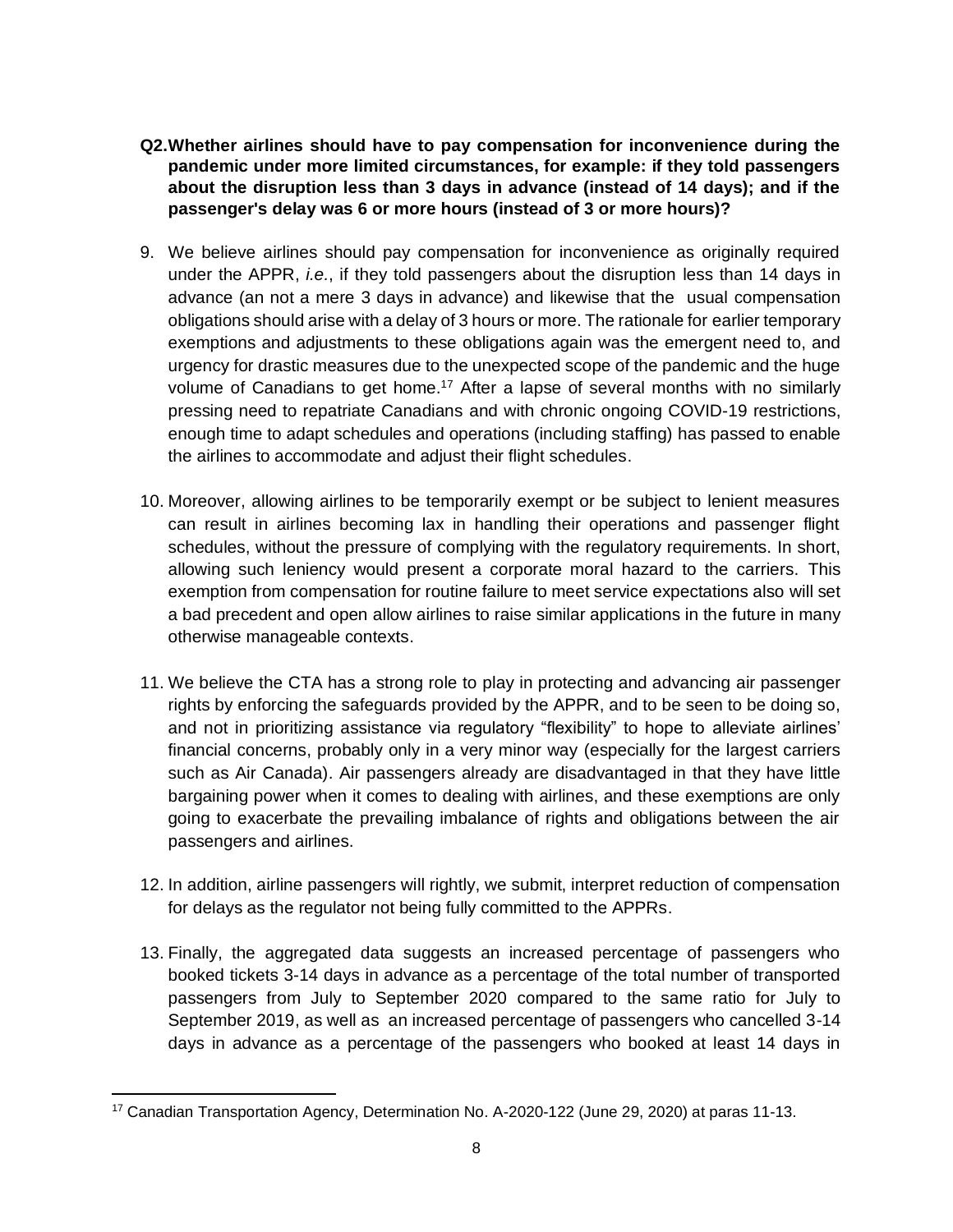advance, for the same period in 2020.<sup>18</sup> First, the data also indicates that in 2019, a significant number of passengers booked (3,651,794) and cancelled 3-14 days in advance (635,943). <sup>19</sup> Second, we submit that it is entirely reasonable consumer behaviour to book closer to travel dates than in 2019 due to the uncertainty of country closures, quarantine requirements and other COVID-19-related restrictions, including pre-flight testing. This does not mean, however, that consumers do not need the maximum notice of cancellations nor that they do not need compensation in these circumstances. Rather, the uncertainty means consumers need even more certainty and notice of flights for planning in a very risky environment. Again, we cite the least cost avoider principle. Consumers can expend serious amounts in intricately planning air travel in the present context and many have fewer resources than in the pre-pandemic economy. Air carriers can avoid the expense of cancellation by not offering flights that are underbooked in the first place and are presently undertaking sophisticated load calculations, which presumably factor in their requirements to compensate customers for late or cancelled flights.

- 14. The CTA also should consider data regarding Canadian air travel from March to June 2020, and compare those figures to data from July 2020 onwards, to gauge whether and to what extent there has been an increase or decrease in operating flights, flight delays, and cancellations- both by airlines and passengers.
- 15. Jeremy Bowen, chief executive of Cirium, an aviation consultancy remarked in the Globe and Mail report that now airlines schedule flights six to eight weeks in advance, instead of six months or a year ahead, in order to be able to quickly add or remove flights based on seat sales.<sup>20</sup> He further noted that about 40% of airline bookings in the Northern Hemisphere in August and September were made just three days before the flight, noting the challenges in scheduling to fly profitability and that the ways of estimating demand are changing and will continue to do so over the next  $2-3$  years.<sup>21</sup> PIAC submits that the aggregated data shows that circumstances have altered how the airline industry was been run pre-pandemic and how it is done now. Flights can still leave, and on time.
- 16. We also briefly comment on the argument raised by Air Canada that the CTA's role is not limited to consumer rights, while referring to the objectives set out in s.5 of the *Canada Transportation Act* (Act). <sup>22</sup> The cited section (s.5) declares the National Transportation Policy as: "[c]ompetitive, economic and efficient national transportation system that meets the highest practicable safety and security standards and contributes to a sustainable

<sup>&</sup>lt;sup>18</sup> Canadian Transportation Agency, Consultation paper on requested temporary adjustments to the Air Passenger Protection Regulations, Annex A: Summary of Air Carrier Data (Data aggregated from 5 air carriers).

<sup>19</sup> *Ibid.*

<sup>20</sup> Eric Atkins, "Tight schedules, narrower planes: how the pandemic is reshaping the airline industry," *The Globe and Mail* (3 January 2021), online: [<https://www.theglobeandmail.com/business/article-how-the](https://www.theglobeandmail.com/business/article-how-the-covid-19-pandemic-is-reshaping-the-airline-business/)[covid-19-pandemic-is-reshaping-the-airline-business/>](https://www.theglobeandmail.com/business/article-how-the-covid-19-pandemic-is-reshaping-the-airline-business/). <sup>21</sup> *Ibid.*

<sup>&</sup>lt;sup>22</sup> Air Canada, RE: Temporary Exemptions from Certain APPR Provisions - Application for Revision of Determination No. 2020-122 (September 2, 2020).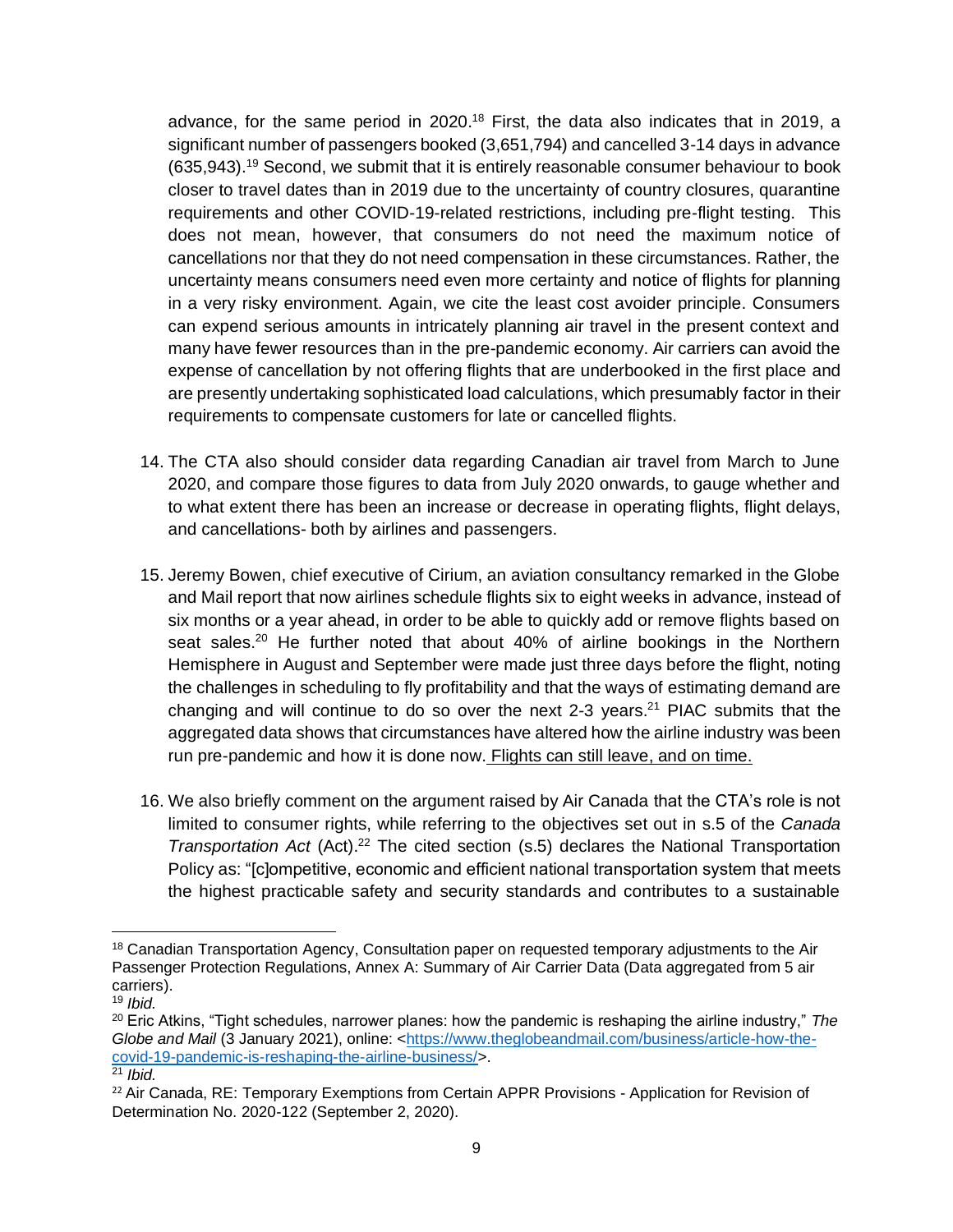environment and makes the best use of all modes of transportation at the lowest total cost is essential to serve the needs of its users, advance the well-being of Canadians and enable competitiveness and economic growth in both urban and rural areas throughout Canada."<sup>23</sup> While this policy seeks to balance consumer and air carrier rights, however, we note subs. 5(b) which notes that these objectives are most likely to be achieved when "[r]egulation and strategic public intervention are used to achieve economic, safety, security, environmental or social outcomes that cannot be achieved satisfactorily by competition and market forces..."<sup>24</sup> Clearly market forces, during the pandemic are leading air carriers to seek to avoid the application of pre-existing regulations – as evidenced by this very application. Thus market forces cannot be relied upon to assure timely service on flights that actually take off.

- <span id="page-9-0"></span>**Q3.Whether airlines should be given more time to respond to requests for compensation for inconvenience filed between July 1, 2020 and September 29, 2020; and how long any temporary adjustments to the APPR should be in place, if the CTA decides that any should be made**.
- 17. We believe that a normal 30-day deadline for responding to compensation requests under the APPR should apply as none of the reasoning and purported justifications for the earlier exemptions can be said to be pertinent now, after so many months have passed since the inception of this crisis.
- 18. Notably, the CTA in its Determination No. A-2020-122 granted more time to airlines for responding to passenger requests for compensation as it deemed that air carriers should be able to gradually return to regular APPR timelines, with the 30-day time limit for requests filed on or after July 1, 2020 noted to be undesirable and to accommodate responding to the previous requests.<sup>25</sup> Whereas in its previous Determination No. A-2020-47, the CTA allowed more time to respond to passenger requests for compensation so that air carriers could focus on immediate and urgent operational demands – that included bringing Canadians home.<sup>26</sup> None of these reasons apply now, nor is the requirement to respond to compensation requests a new and unique issue which the airlines need time to prepare for.
- 19. We do not have sufficient data to comment on how many passenger requests have been responded to by the airlines and within what time frame. We would encourage the CTA to consider these details in assessing the airlines' conduct in relation to resolving these passenger complaints and concerns.

<sup>23</sup> *Canada Transportation Act* (S.C. 1996, c. 10), s.5, National Transportation Policy.

<sup>24</sup> *Canada Transportation Act* (S.C. 1996, c. 10), s.5(b).

<sup>&</sup>lt;sup>25</sup> Canadian Transportation Agency, Determination No. A-2020-122 (June 29, 2020), para 17.

<sup>&</sup>lt;sup>26</sup> Canadian Transportation Agency, Determination No. A-2020-47 (March 25, 2020), para 4.